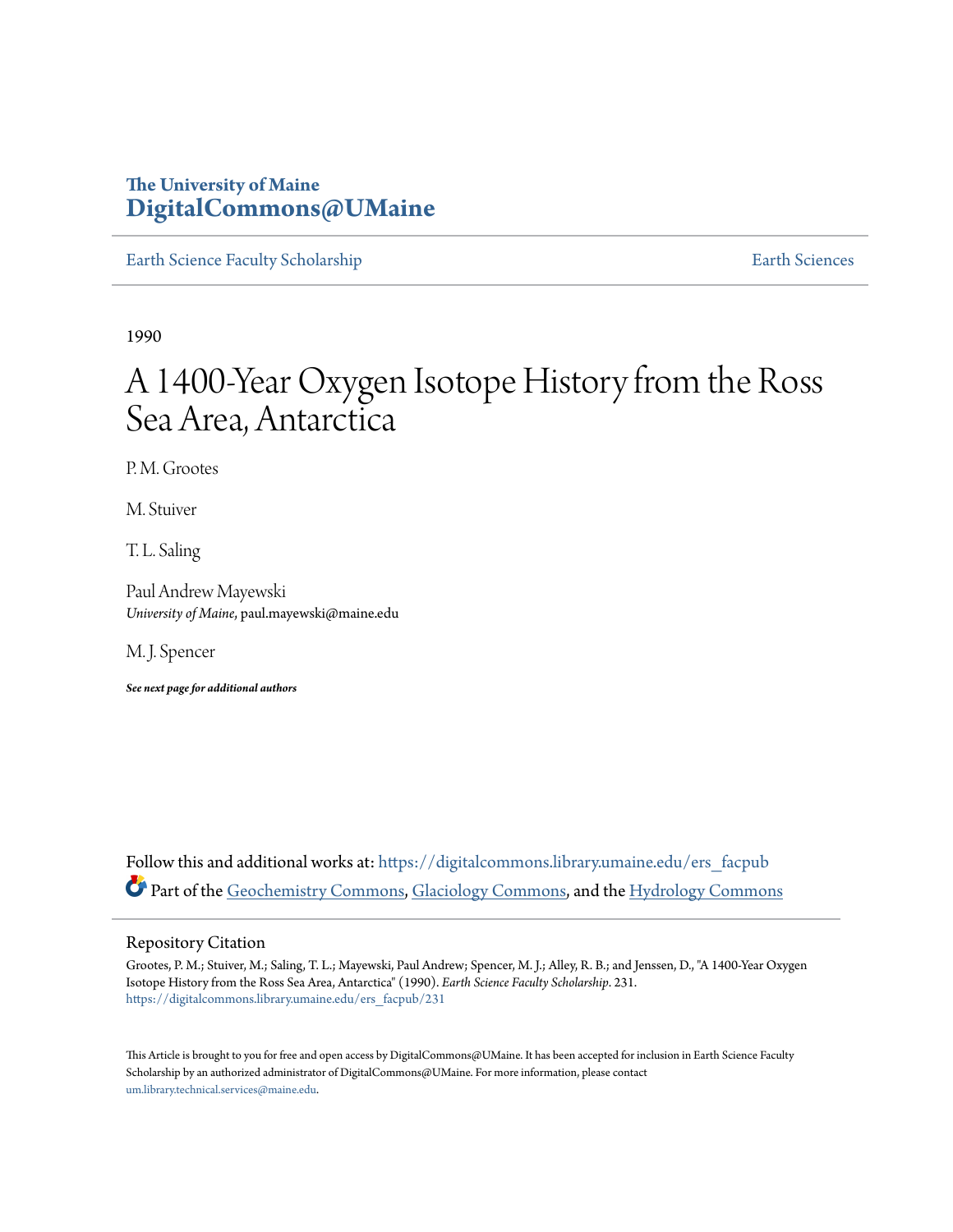## **Authors**

P. M. Grootes, M. Stuiver, T. L. Saling, Paul Andrew Mayewski, M. J. Spencer, R. B. Alley, and D. Jenssen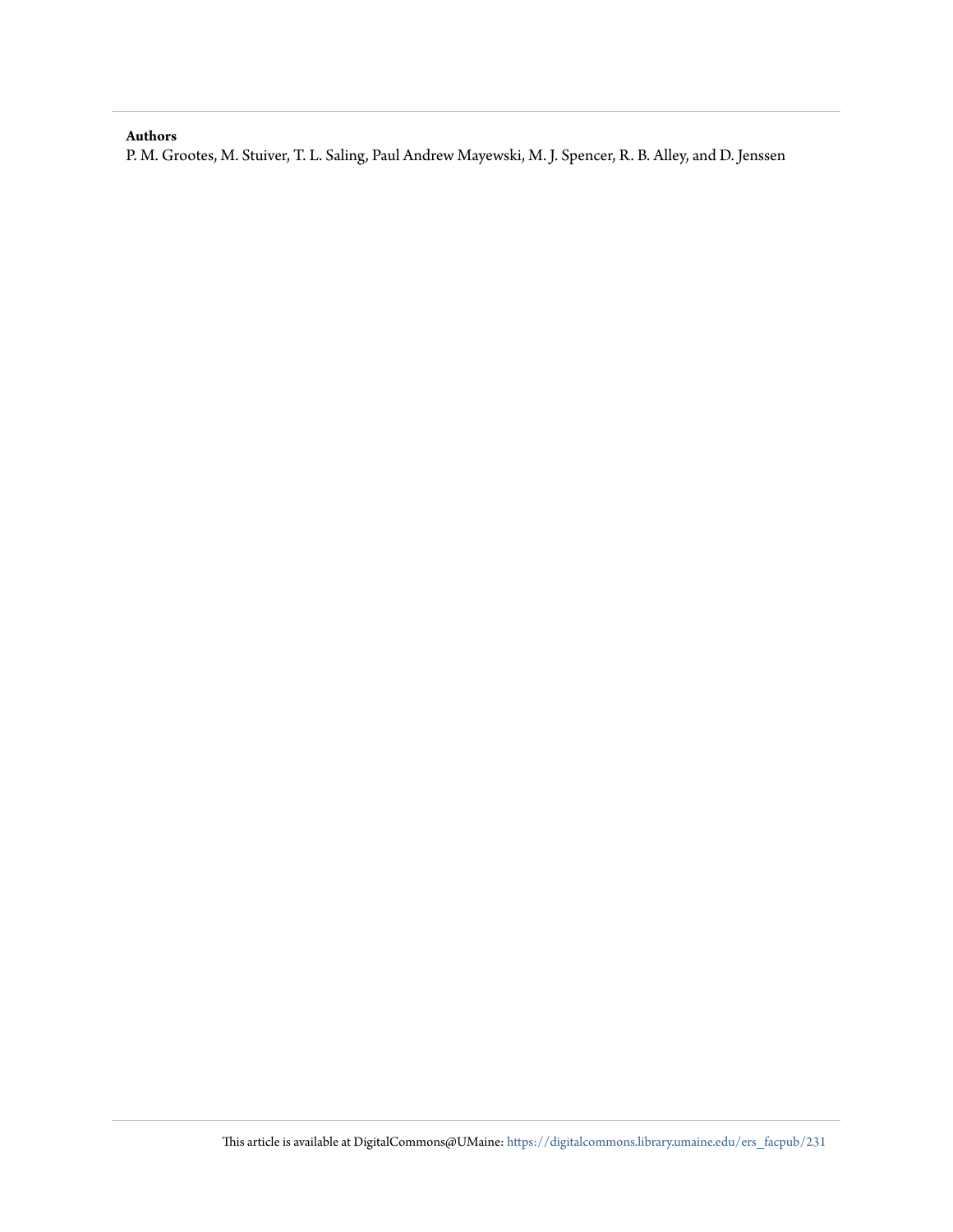# A 1400-YEAR OXYGEN ISOTOPE HISTORY FROM THE ROSS SEA AREA, **ANTARCTICA**

by

P.M. Grootes, M. Stuiver, T.L. Saling,

(Quaternary Isotope Laboratory, University of Washington, Seattle, WA 98195, U.S.A.)

P.A. Mayewski, M.J. Spencer,

(Glacier Research Group, University of New Hampshire, Durham, NH 03824, U.S.A.)

R.B. Alley,

(Earth Systems Science Center, Pennsylvannia State University, University Park, PA 16802, U.S.A.)

and

D. Jenssen

(Department of Meteorology, University of Melbourne, Parkville, Victoria 3052, Australia)

#### ABSTRACT

Four ice cores from the Ross Sea drainage, Antarctica, show patterns of  $\delta^{18}O$  variations on a time scale of decades to centuries over the last 1400 years without change in the long-term average  $\delta^{18}O$ . Century scale  $\delta^{18}O$  fluctuations in the two cores drilled in the Ross Ice Shelf at Station J-9 (82°23' S, 168° 38' W, elevation 60 m) are highly correlated  $(P < 2 \times 10^{-4})$ . The long isotope record (>30 000 a) of the 1978 1-9 core thus represents local conditions over at least  $10<sup>2</sup>$  m and on time scales of 100 years and longer.

Regional correlations between the J-9 8<sup>18</sup>O records and<br>those from Ridge BC (82°54'S, 136°40'W, elevation 509 m)<br>and the Dominion Range (85°15'S, 166°10'E, elevation 2700 m) are barely significant (P  $\approx$  0.05 for J-9 '76 and Dominion Range, 580 to 1400 years ago) or absent. The failure to find clear regional isotope trends related to climate fluctuations may reflect the finding that between 1957 and 1982 the area was in the transition zone between areas with opposite temperature trends, and showed little or no temperature change. The fact that the records nevertheless show significant  $\delta^{18}$ O fluctuations highlights the need to base regional climate reconstructions on a regional suite of ice-core records.

### INTRODUCTION

The prospect of significant global warming over the next 50 to 100 years has generated intense interest in climate variability on time scales of decades to centuries. The question is whether the man-made increase in the atmospheric concentration of the greenhouse gases  $CO<sub>2</sub>$  and CH4 , which started roughly 150 years ago, has already resulted in a measurable climate change. Once a change is detected it can be used to calibrate the models that predict the future warming. As the anthropogenic climate change is the difference between the change observed and the change that would have occurred without human interference, its detection requires an accurate estimate of this natural climate change.

The polar regions are predicted to be most sensitive to a global warming. Climate observations in these areas are largely limited to the present century. Fortunately, the stable isotope ratio  $^{18}O/^{16}O$  of firn and ice may provide a long and detailed proxy record of temperature. The value of the  $^{18}O/^{16}O$  ratio as an indicator of the major glacial-inter-

glacial climate changes is well established. However, the correlation between this ratio and temperature on time scales of decades to centuries, which is the time scale of the expected greenhouse warming, is not yet clear. The problem here is that although the signal-to-noise ratio of the actual isotope ratio measurement is high (>10), factors other than temperature may lead to significant variations in the  $^{18}O/^{16}O$  ratio (noise for the  $^{18}O/^{16}O$  climate relation). Such factors may be changing surface topography leading to local maxima and minima of accumulation, shifts in balance between winter and summer accumulation, changes in firnification, etc. In this paper we try to determine whether the detailed <sup>18</sup>O records of four Antarctic cores contain a significant climate component.

#### MA TERIALS AND METHODS

Four cores were obtained from the Ross Sea drainage of Antarctica (Table I, Fig. 1). The two J-9 cores were



Fig. I. Location of ice cores in Antarctica. Dashed lines give contours of factor loading of the first principal temperature change component in winter over the period 1957-82 from Raper and others (1984). Arrows give cyclonic paths (from Thompson and Mosley-Thompson, 1982).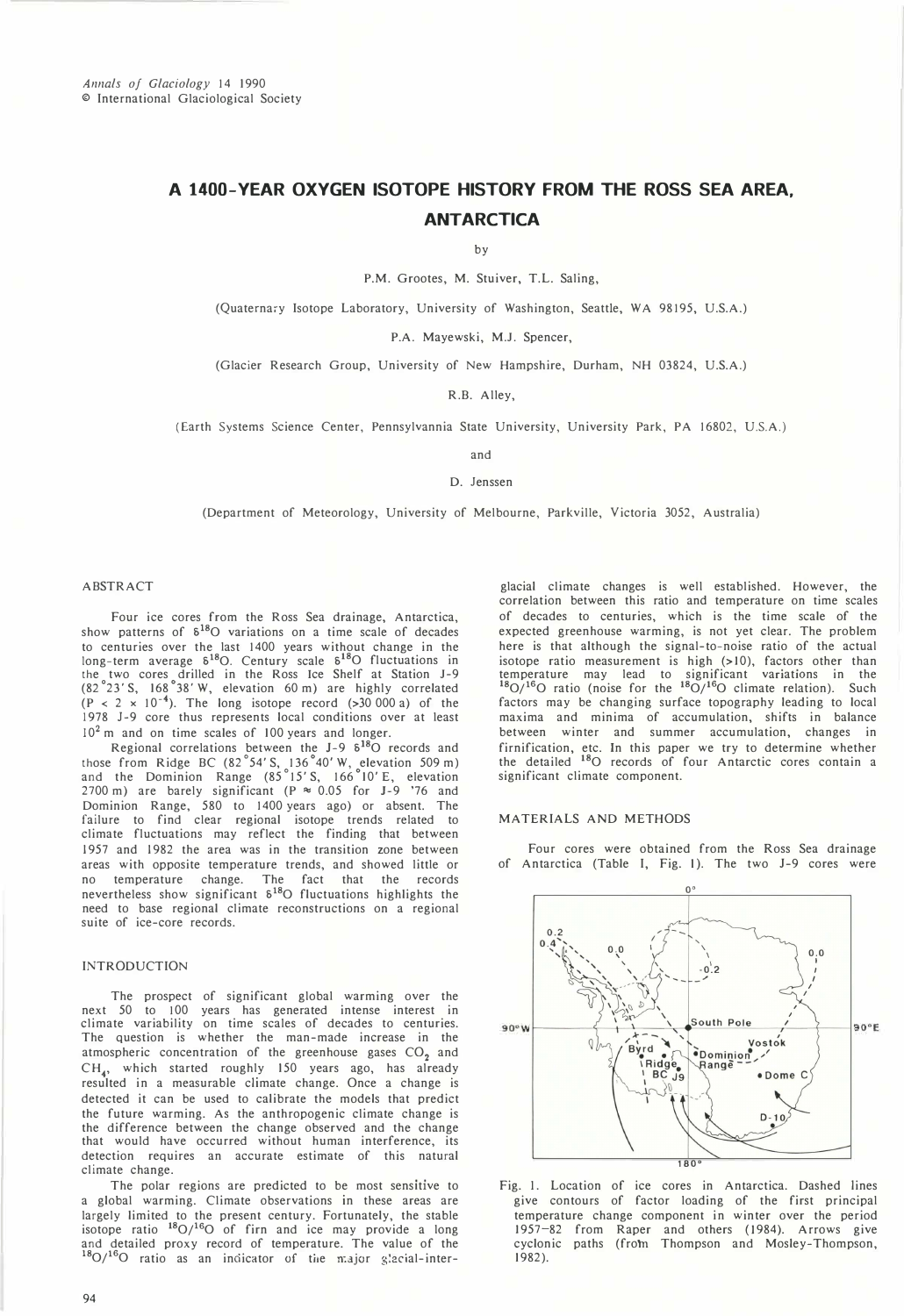TABLE I. CORES FROM THE ROSS SEA DRAINAGE AREA

| Core                                           | Drilled              | Length            | Location                                                      | Elevation       |  |
|------------------------------------------------|----------------------|-------------------|---------------------------------------------------------------|-----------------|--|
|                                                |                      | m                 |                                                               | m               |  |
| $J-9$ '76<br>$J-9$ '78<br>Ridge BC<br>Dominion | 1976<br>1978<br>1985 | 100<br>416<br>100 | 82°23' S, 168°38' W<br>82°23'S, 168°38'W<br>82°54'S, 136°40'W | 60<br>60<br>509 |  |
| Range                                          | 1984                 | 200               | 85°15'S, 166°10'E                                             | 2700            |  |

drilled two years and about 100 m apart (personal communication from K. Kuivinen, 1989). These document spatial variability in the Ross Ice Shelf and test whether a single core represents conditions along its flow line at least over distances of 100 m (= "local conditions"). The cores from Ridge BC, West Antarctica, and the Dominion Range, Transantarctic Mountains, record conditions on both sides of the Ross Ice Shelf. The four core records together address the question of whether short term variability in the oxygen isotope records correlates significantly across the southern Ross Sea embayment, a regional correlation over distances of 500 to 700 km. The J-9 1978 core (Grootes and Stuiver, 1986, 1987a) and the Dominion Range core (Mayewski and others, submitted) extend well into the last glacial period. Here we consider the last 1400 years of these records.

Annual accumulation for all cores is about 10 cm of water equivalent or less. To study climate variations on time scales of decades to centuries we chose a sampling interval of SO cm for the 1-9 cores and 2S cm for the others. Some sections were sampled in detail to determine fine structure and seasonal features. For those sections the data have been combined to 25 cm or 50 cm averages. The  $^{18}O/^{16}O$  ratio of 5 ml aliquots of the samples was measured using a Micromass 903 automated mass spectrometer with on-line water/CO<sub>2</sub> equilibration system. The results are expressed as  $\delta^{18}O$ , the relative difference between the  $\delta^{18}O/$ <sup>16</sup>O ratio of the sample and that of Standard Mean Ocean Water (V-SMOW), given in parts per mil (%). Standard deviation for a single measurement is less than  $0.1\%$ . The  $\delta^{18}$ O-depth profiles of the four cores are given in Figure 2.

The upper 35 m of the J-9 1978 core are missing. This core was drilled with ethanol antifreeze and the firn core dissolved in the drill fluid (Zotikov, 1979). The core was sampled in 1981. The dry-drilled 1976 core shows  $\delta^{18}$ O values increasing from  $-29\%$  at 50 m depth to about  $-24\%$ near the surface. The  $-24\%$  is much heavier than the value of -29% reported for J-9 on the basis of snowpits and shallow cores (Clausen and others, 1979). Most likely the firn part of the 1976 core is significantly enriched due to water vapor loss during storage from 1976 to 1988. Transport of water vapor was evident at sampling from the fact that the 2<sup>3</sup> in diameter core was wedged tight and stuck in many of the 3 in inner diameter butyrate core tubes. The enrichment appears to decrease with increasing pore-close-off near the firn-ice transition (Fig. 2a). Below



Fig. 2. The  $\delta^{18}O$ -depth profiles of four ice cores from the Ross Sea drainage, Antarctica. Abscissa gives depth of core below the surface. (a) J-9 1976; (b) J-9 1978, upper section only; (c) Ridge BC; (d) Dominion Range, upper 96 m section only. A long-term trend in (a), (c) and (d) is removed by subtracting the dashed trendline from the data set. The increase in  $\delta^{18}O$  in (a) occurs above the firn-ice transition and is enrichment of <sup>18</sup>O by water vapor loss during core storage. Gaps are due to missing core.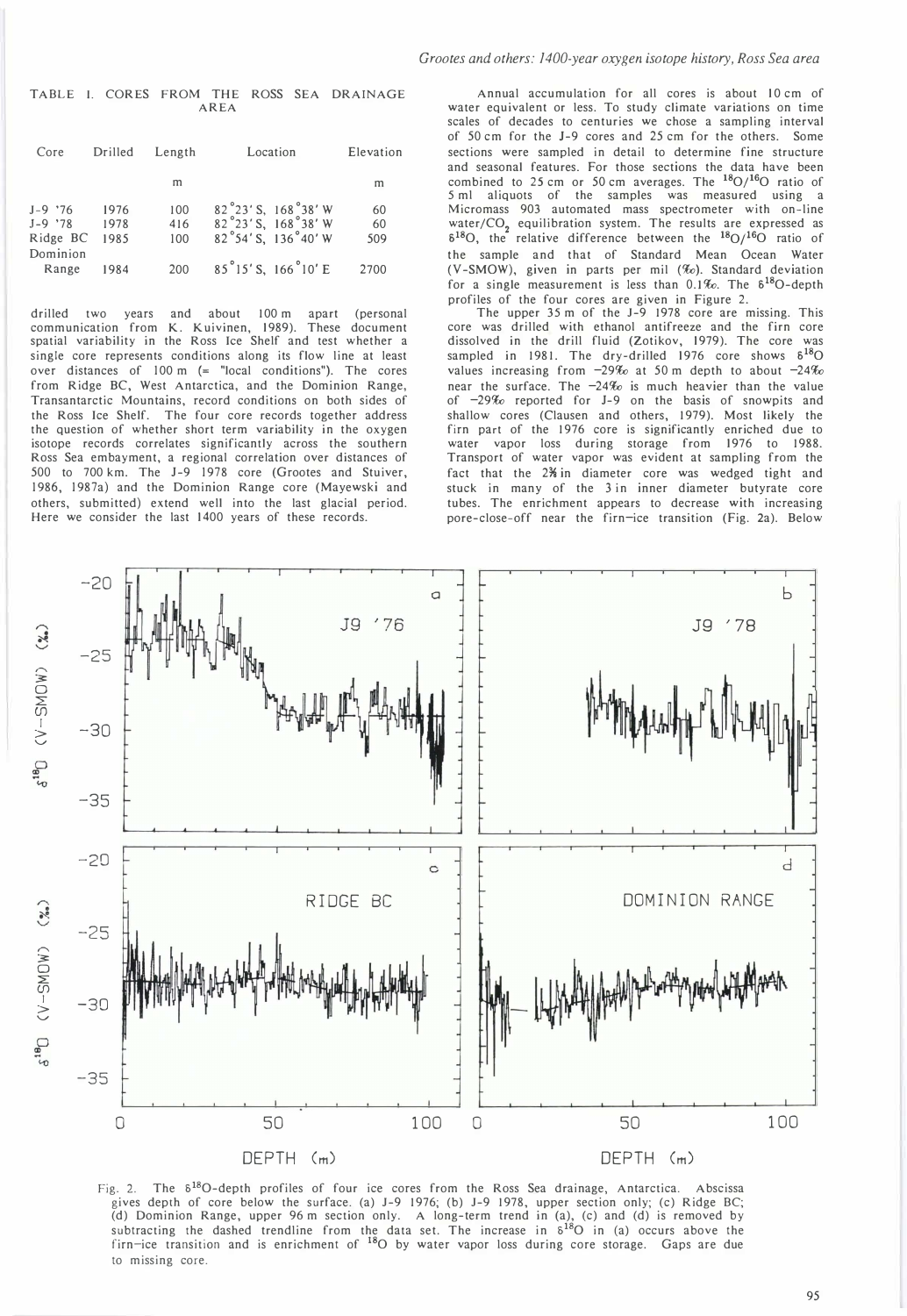50 m, in the ice, there are no signs of enrichment. The  $6^{18}$ O oscillations superimposed on the  $6^{18}$ O enrichment in the upper 50 m of J-9 1976 show no correlation with core breaks, and are therefore probably not caused by enrichment. It is thus likely that a valid record of shortterm 6 180 variations can be obtained by removal of the enrichment trend as indicated (Fig. 2a).

Both the Ridge BC core and the Dominion Range core were sampled shortly after return of the ice from Antarctica. Though seasonal  $\delta^{18}O$  fluctuations may already be attenuated by smoothing via vapor phase diffusion during this time interval, 6 180 values averaged over one or more years are still little affected (Grootes and Stuiver, 1987b). The long-term trends in the Ridge BC and the Dominion Range records are approximated by a best spline fit with  $\sigma = 0.93$  and 0.85, respectively (Fig. 2c and 2d).

#### TIME SCALE

The  $\delta^{18}O$ -depth profiles must be converted to a  $\delta^{18}O$ time scale before the records can be compared. Since the seasonal  $\delta^{18}$ O cycle is not preserved during firnification in these low accumulation areas, the age-depth relation was based on ice flow modelling.

An age-depth relationship for J-9 was developed using the University of Melbourne ice flow model (Budd and others, 1984, 1985) for three different flow lines originating at different places at the West Antarctic ice divide and passing through Ice Stream B to J-9. Though the ages of the three models showed significant differences deeper in the core, they agreed reasonably well in the upper 100 m. The age-depth relationship of a flow line, starting near the Whitmore Mountains, was used as time scale for both J-9 records.

The time scale for the Ridge BC core is based on the observed average near-surface accumulation (Alley and Bentley, 1988) and on vertical strain. The time scale for the Dominion Range core is based on a flow model using an average accumulation rate determined by gross beta activity<br>and <sup>210</sup>Pb measurements. This time scale was verified by matching a number of major acidity peaks with known volcanic eruptions (Spencer and others, this volume). The primary  $\delta^{18}$ O depth-interval data were converted to a  $\delta^{18}$ O-time scale with single-year time steps, using interpolation where the measured depth intervals represented more than one year. Figure 3 gives the four records smoothed using a 5-year unweighted moving average to reduce noise.

#### REGIONAL CORRELATIONS

All four cores show multiple fluctuations in  $\delta^{18}O$  of 2-3%0 on a time scale of decades to centuries. No simple correlation is evident.

Our primary interest is to establish whether the cores record significant regional climate trends in the southern Ross Sea drainage. Such trends would produce a significant correlation between various cores. Significant correlation would be absent when local, non-climate-related  $\delta^{18}$ O variability dominates.

Cross correlation coefficients for the  $\delta^{18}$ O records were calculated using standard procedures (Bevington, 1969). To establish a significant correlation the probability (P) that the same or a higher correlation coefficient is produced by chance by uncorrelated data sets must be less than 0.05. P depends on the effective number of independent data points, and is thus dependent on the autocorrelation and the length of each record. Since the autocorrelation may differ



Fig. 3. The  $\delta^{18}$ O-time profiles of four ice cores from the Ross Sea drainage, Antarctica. Abscissa gives age of the ice in years before drilling based on ice flow modelling. (a) J-9 1976; (b) J-9 1978; (c) Ridge BC; (d) Dominion Range. The data have been smoothed with a 5-year unweighted moving average. Gaps are due to missing core.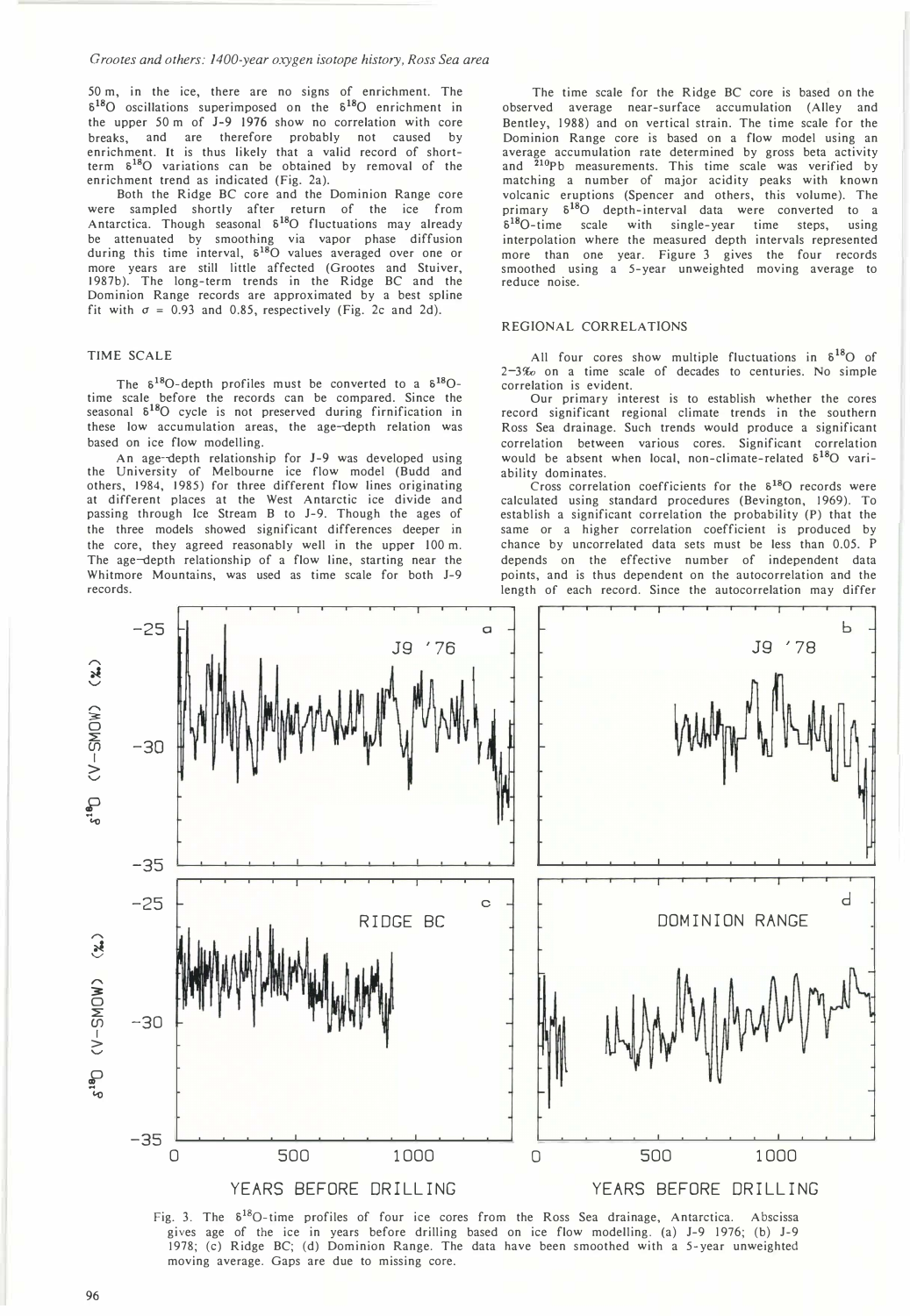TABLE 11. CROSS CORRELATIONS AND THEIR STATISTICAL SIGNIFICANCE FOR THE 51'0 RECORDS OF FOUR ICE CORES FROM THE ROSS SEA DRAINAGE, ANTARCTICA

|                      |                                                                               |             | No smoothing |          |         | 5-year moving<br>average |                |         | $50 - year$ moving<br>average |                |
|----------------------|-------------------------------------------------------------------------------|-------------|--------------|----------|---------|--------------------------|----------------|---------|-------------------------------|----------------|
| Period               | Correlation                                                                   | R           | P            | 1(yr)    | R       | P                        | 1(yr)          | R       | P                             | 1(yr)          |
| $0 - 900 \text{ yr}$ | $J-9$ '76-Ridge BC<br>J-9 '76-Dominion<br>Range<br>Ridge BC-Dominion<br>Range | $-.143$     | .031         | 20       | $-162$  | 0.56                     | 20             | $-.228$ | .218                          | 14             |
|                      |                                                                               | $-156$ .102 |              | 10       | $-159$  | .150                     | 8              | $-.099$ | .688                          | $-4$           |
|                      |                                                                               |             | .158.034     | 18       | $-179$  | .097                     | $\mathbf{1}$   | $-.395$ | .162                          | $-30$          |
| $580 - 1400$         | $J-9$ '76-J-9 '78<br>J-9 '76-Dominion<br>Range<br>J-9 '78-Dominion<br>Range   | .494        | .00017       | $\Omega$ | .573    | .00014                   | $-1$           | .801    | .00019                        | $\overline{4}$ |
|                      |                                                                               | $-.263$     | .059         | $-I$     | $-.286$ | .063                     | $\overline{2}$ | $-441$  | .076                          | 3              |
|                      |                                                                               | $-170$      | .222         | 29       | $-.188$ | .221                     | $-30$          | $-.396$ | .128                          | $-30$          |

R: correlation coefficient.

P: probability that the same or a larger R is found by chance for two unrelated data sets.

I: lag for which the maximum correlation coefficient is obtained,  $|1| \le 30$ .

for different parts of a record, the shorter records have to be compared with corresponding sections of the long records.

Two time intervals are considered, 0 to 900 years and 580 to 1400 years. The first period represents the younger parts of the J-9 '76 and Dominion Range records and the Ridge BC record. The second part is present in the two J-9 cores and the Dominion Range core. The interval 580 to 900 years is considered too short to include 1-9 '78 in the first or Ridge BC in the second group. The 1-9 '76 record had to be detrended for <sup>18</sup>O enrichment during storage down to the firn-ice transition at about 50 m depth, 580 years. Therefore, we also removed the trends indicated in Figure 2 over the period 0 to 580 years from the Ridge BC and Dominion Range records in their comparison with J-9 '76. Correlation coefficients and their statistical significance were calculated for no smoothing, 5-year, and 50-year unweighted-moving-average smoothing. Results are summarized in Table H.

The correlation between the two 1-9 cores over the time interval 580-1400 years ago (50 to 104 m depth) is highly significant with P values from 1.4 to 1.9  $\times$  10<sup>-4</sup>. The correlation as function of lag shows a several-years-wide maximum which includes the 2-year lag expected from the drilling in 1976 and 1978. While the unsmoothed records have only 24% of their variance  $(R^2)$  in common, this increases to 33% and 64% for 5-year and 50-year smoothing respectively, without seriously changing the significance of the correlation. This indicates that the  $\delta^{18}O$  fluctuations lasting about 100 years in the older part of the 1-9 records (before 700 years ago) are the common features.

The apparent lack of correlation of the shorter  $\delta^{18}O$ fluctuations may have two causes, namely true local  $\delta^{18}O$ variability and/or time scale imperfections. Significant spatial 5180 variability over short distances may in areas of low accumulation result from sastrugi. Wind scouring and snow drifting can lead to uneven accumulation with missing years. Spatial  $\delta^{18}$ O variability may be enhanced after deposition by firnification processes in the near-surface snow especially if the snow resides near the surface for different lengths of time. The use of a flow-model-derived time scale may lead to an apparent lack of correlation, even if the spatial  $\delta^{18}O$ variability is low, when the local accumulation variations at the sites are uncorrelated. The resultant apparent shifts in timing are especially serious for the correlation of rapid fluctuations. The observed strong correlation between the two 1-9 cores proves that the 1-9 1978 core record, that extends back well over 30 000 years (Grootes and Stuiver, 1986), is representative of local conditions (distance scale at least 100 m) experienced by ice formed along the flowline down the West Antarctic ice sheet and through Ice Stream B over time periods of 100 years and longer.

A negative correlation based on long-term change in the older part of the 1-9 1976 and Dominion Range records (580-1400 years) is indicated by the increase in correlation coefficient and common variance and the fairly constant P values (0.059 to 0.076) and lag under increasing smoothing. Although the strong correlation between the two 1-9 cores makes one expect a similar correlation between 1-9 1978 and the Dominion Range core none is found. The correlation coefficient is negative but too small to be significant. Over the last 900 years the correlation coefficient for J-9 1976 and the Dominion Range and Ridge BC cores is again negative, but it indicates only I to 5% common variance. A general correlation between records from the Ross Ice Shelf and the Transantarctic Mountains is expected from the general cyclonic air circulation moving from the Ross Sea over the Ross Ice Shelf and up the Transantarctic Mountains (Fig. I, Thompson and Mosley-Thompson, 1982). The negative correlation between 1-9 1976 and Ridge BC can be considered statistically significant (P of 0.031 and 0.056, constant lag). It must be based on short-term variability as it disappears under 50 year smoothing. The 1-9 1976- Dominion Range correlation is likewise based on short term variability but the coefficient is not statistically significant. For the Ridge BC and Dominion Range cores the correlation coefficient changes from positive to negative and the optimum lag varies drastically. This and the higher P values make a correlation between the two less likely.

#### DISCUSSION

The  $\delta^{18}$ O records of the two Ross Ice Shelf J-9 cores show a highly significant correlation on time scales of  $10^2$ years or longer. Yet most of their rapid  $\delta^{18}O$  fluctuations do not contribute to the correlation coefficient and must be considered as noise in the climatic  $\delta^{18}O$  record.

The J-9, Ridge BC and Dominion Range records show a low common variance. The  $\delta^{18}$ O fluctuations in the records thus seem mostly unrelated to regional climate fluctuations in the southern Ross Sea drainage. Imperfections in the f1ow-model-derived time scales of the records may, however, have masked some of the shorter term regional covariance. Recent data on the covariance of temperature change in this area were obtained in a study of Antarctic temperature records over the period 1957 to 1982 by Raper and others (1984). Most snow accumulation seems to occur in winter so this period in the temperature analysis is most relevant for our records. During winter the first principal component, which explained 37% of the covariance, showed a transition zone from negative loadings in the area from a transition zone from negative loadings in the area from Peninsula, located near the southern part of the Ross Sea